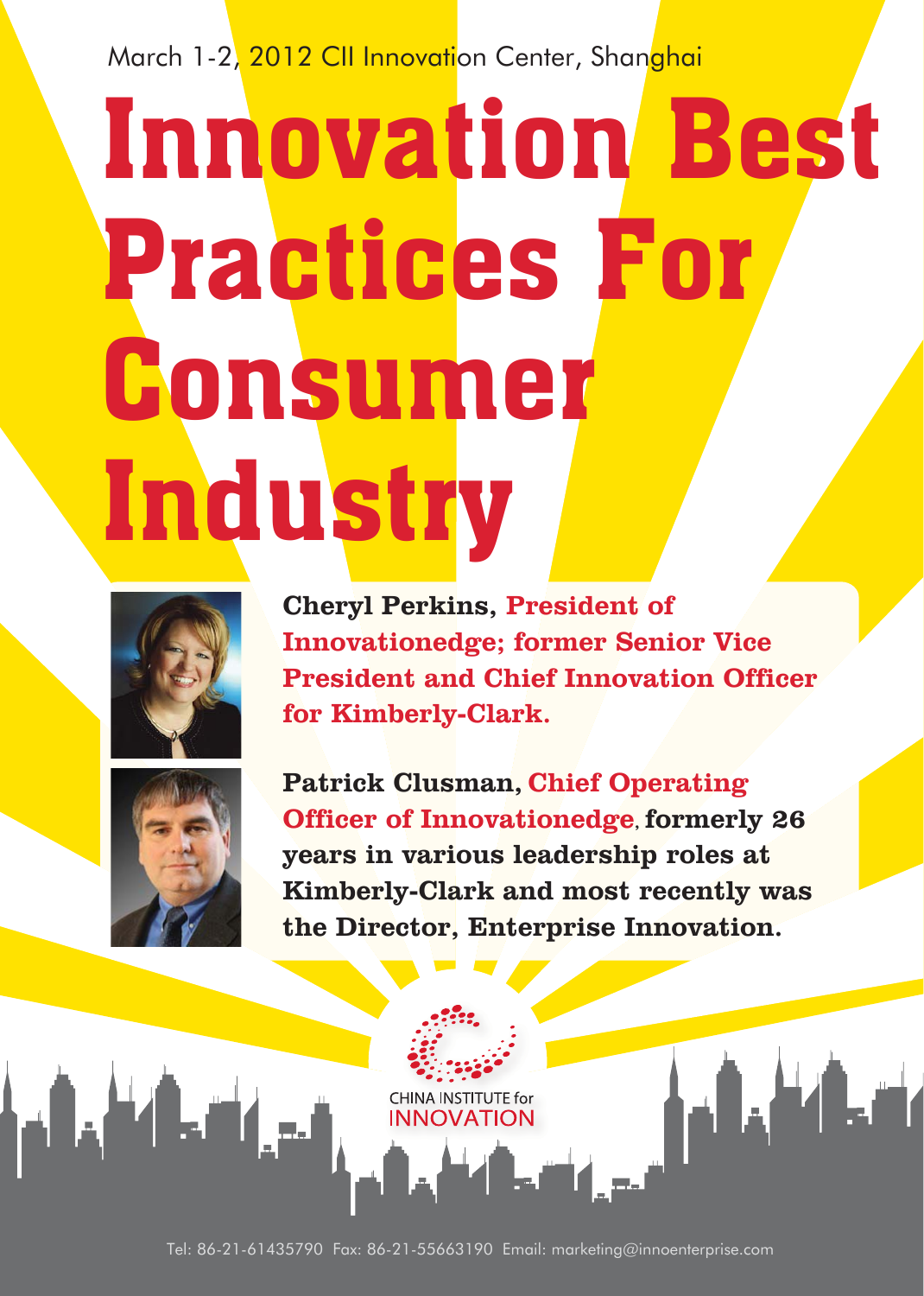## March 1-2, 2012 CII Innovation Center, Shanghai Innovation Best Practices For Consumer Industry

#### **About the Workshop Leaders**





Cheryl Perkins is president of Innovationedge. As a global thought leader in innovation, Perkins brings more than 25 years of expertise in leading companies to identify and transform insights, designs, technologies and capabilities into total solutions and new-to-the-world innovations.

#### **INNOVATOR**

Cheryl has eleven U.S. Patents with several more pending.

#### **SEASONED EXECUTIVE**

With over 20 years experience directing growth and innovation, Cheryl most recently served as the Senior Vice President and Chief Innovation Officer for Kimberly-Clark. She ran the company's innovation and enterprise growth organizations, including research and development, engineering, design, new business, global strategic alliances, environment, safety and regulatory affairs, and oversaw innovation processes, systems and tools.

#### **AUTHOR**

Co-author of the book Conquering Innovation Fatigue.

#### **RECOGNITION**

- Named a "Top 25 Champions of Innovation" by Business Week
- Recognized as a "top executive driving vision" within the consumer goods industry by Consumer Goods Technology
- Georgia Institute of Technology "Outstanding Young Engineering Alumni"



#### Patrick Clusman

Pat is an accomplished professional with 30 years of experience directing and managing teams and leading successful large scale programs and projects. He has a broad background in information technology coupled with exceptional collaboration and facilitation skills.He is a champion for innovation processes and capabilities, organization-wide knowledge sharing and collaboration.

#### **SEASONED EXECUTIVE**

Prior to joining Innovationedge, Pat spent 26 years in various leadership and management roles at Kimberly-Clark and most recently was the Director, Enterprise Innovation. Pat directed, managed and led project teams that developed and deployed a standardized global personal computing infrastructure, an innovation management framework and portfolio management capabilities. Pat also defined, planned and directed several large-scale Innovation showcases and conference events.

Early in his career, Pat was a Management Information Services professional responsible for distributed processing systems at Mercury Marine, a division of Brunswick Corporation.

**Organizer** CHINA INSTITUTE for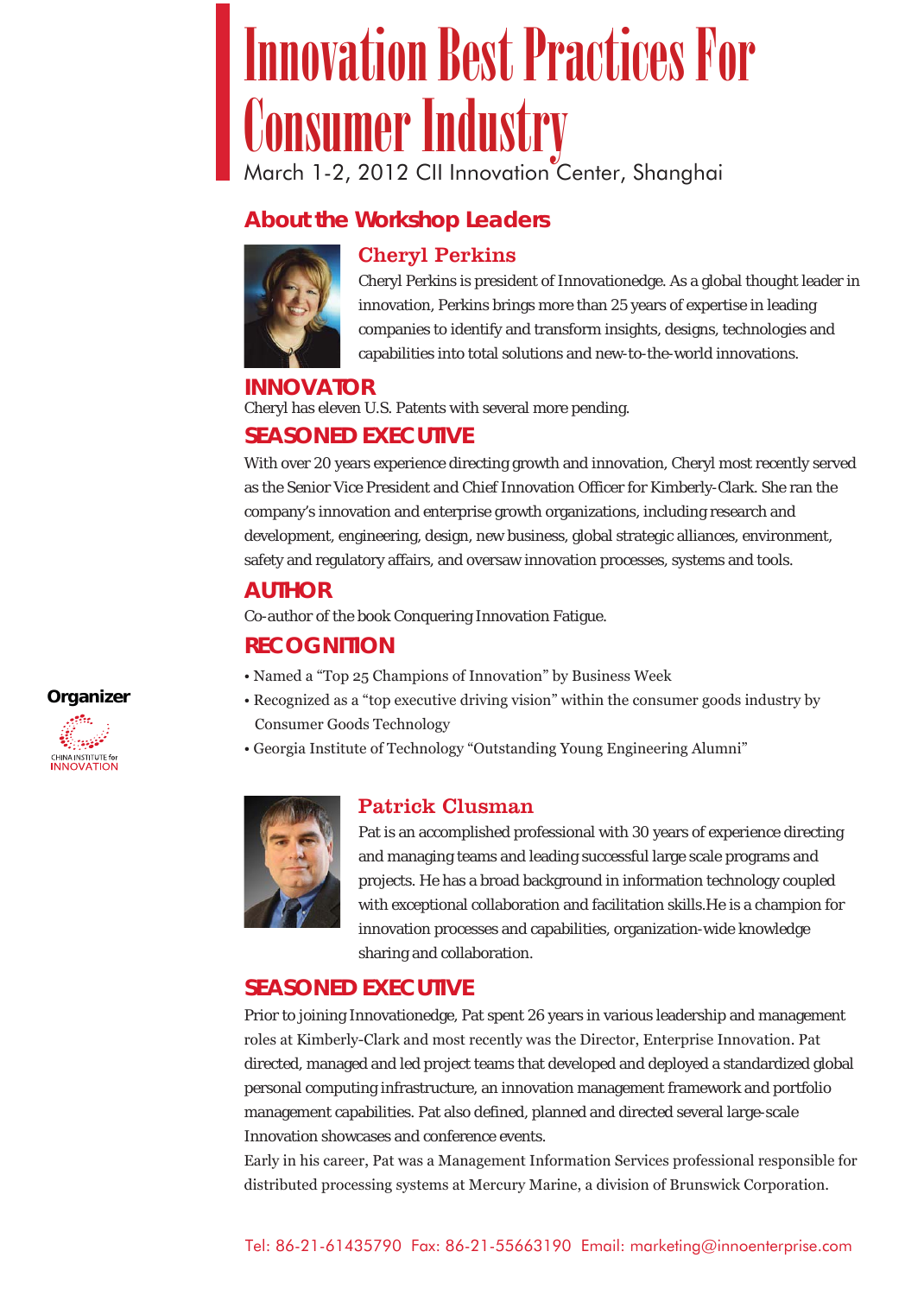# Innovation Best Practices For Consumer Industry

March 1-2, 2012 CII Innovation Center, Shanghai

#### **Agenda**



**Organizer**

**CHINA INSTITUTE for**<br>**INNOVATION**